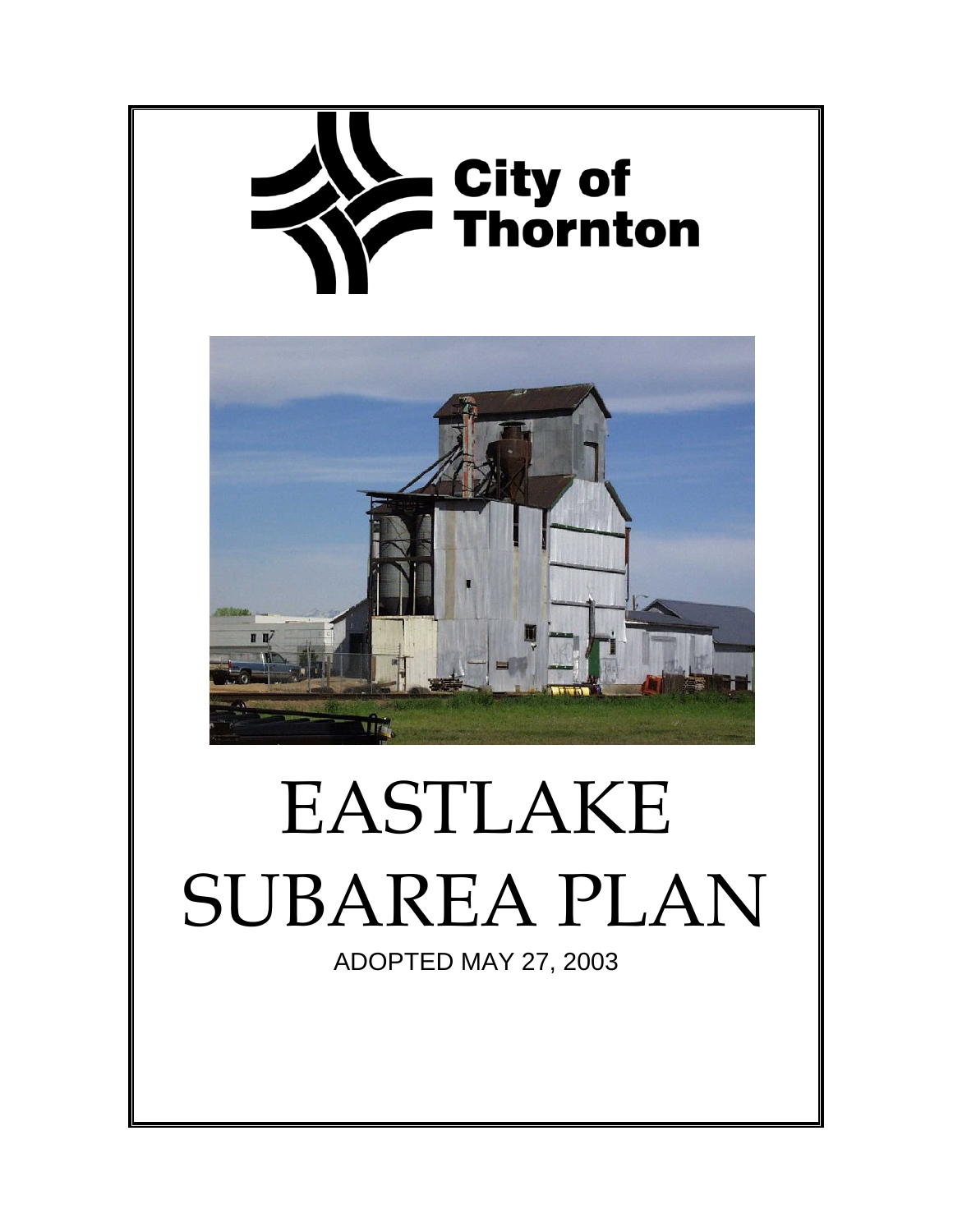## ACKNOWLEDGEMENTS

#### **Mayor**  Noel I. Busck

#### **City Council**

Carol Beckler, Ward I William Zulauf, Ward I Carol Norberg, Ward II Jo Thorne, Mayor Pro Tem, Ward II Rebecca Cavanaugh-Miller, Ward III Martin Wisniewski, Ward III Sheila Fushimi, Ward IV Erik Hansen, Ward IV

#### **City Manager**

Jack Ethredge

#### **Eastlake Subarea Plan Team**

Joyce Hunt, Assistant City Manager Bud Elliot, Deputy City Manager of Infrastructure Jeff Coder, Deputy City Manager of City Development Susan Connors, Planning Director Glenda Lainis, Policy Planning Manager Margaret Miller, Assistant City Attorney Gene Putman, Special Projects Manager Scott Twombly, Open Space and Capital Projects Manager Jerry Dye, Contracts Administrator Jay Wolffarth, Policy Analyst Jacy Montoya, Planner II Kevin Puccio, Planner I William Engleman, Planning Intern

## MAP DISCLAIMER

The exhibits and maps included in this plan were made from the City's Geographic Information System. The maps are representational only, and do not determine the exact locations or boundaries of any districts or properties. They are not intended to be relied upon for any legal descriptions or other land use documents.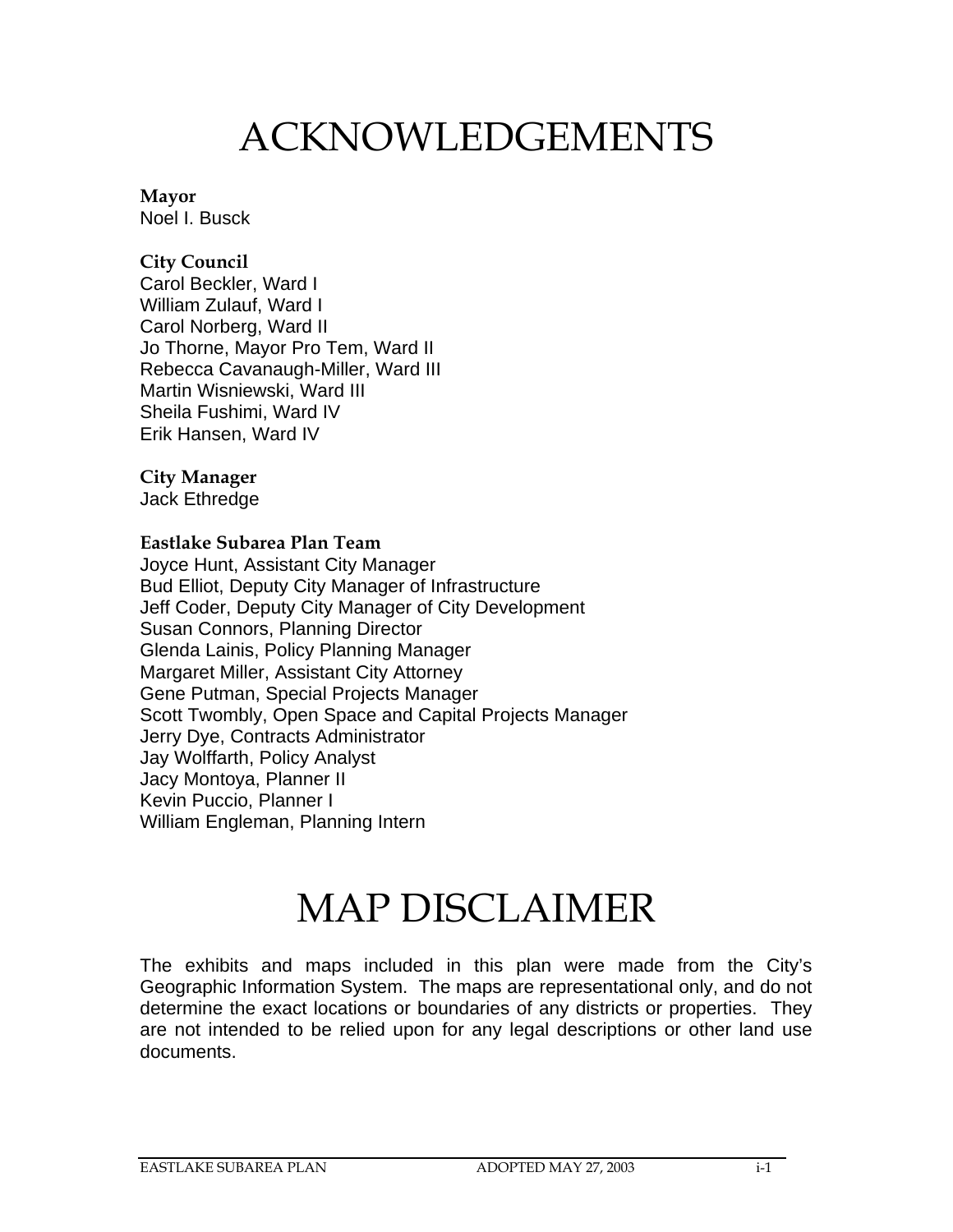# TABLE OF CONTENTS

### **SECTION ONE: BACKGROUND**

#### **Chapter 1 Introduction**

- Development of the Eastlake Subarea Plan
- Area and Scope of the Subarea Plan
- Subarea Plan Goals
- Organization of Subarea Plan

#### **Chapter 2 Historic Background**

- $\triangleright$  Early Growth in Eastlake
- $\triangleright$  Annexation by the City of Thornton
- Historic Building Survey
- Planning Lessons from Eastlake's History
	- $\triangleright$  Eastlake Architecture
	- $\triangleright$  Eastlake Urban Design

#### **SECTION TWO: AREA-WIDE IMPROVEMENTS**

#### **Chapter 3 Transportation**

- Master Plan Accomplishments
- Existing Conditions
- Policies and Recommendations
	- $\triangleright$  Road Circulation
	- $\triangleright$  Transit
	- ¾ Pedestrian Circulation and Access

#### **Chapter 4 Parks, Open Space and Trails**

- Master Plan Accomplishments
- Existing Conditions
- Policies and Recommendations
	- $\triangleright$  Parks and Open Space
	- $\triangleright$  Trails

#### **SECTION THREE: EASTLAKE NEIGHBORHOOD**

#### **Overview of Section Three**

#### **Chapter 5 Land Use**

- Master Plan Accomplishments
	- ¾ Eastlake Preservation/Revitalization Zoning District
- Existing Conditions
	- ¾ Residential Land Use
	- ¾ Non-Residential and Mixed Land Uses
	- $\triangleright$  Parking
- Policies and Recommendations
	- $\triangleright$  Residential Land Use
	- ¾ Non-Residential and Mixed Land Uses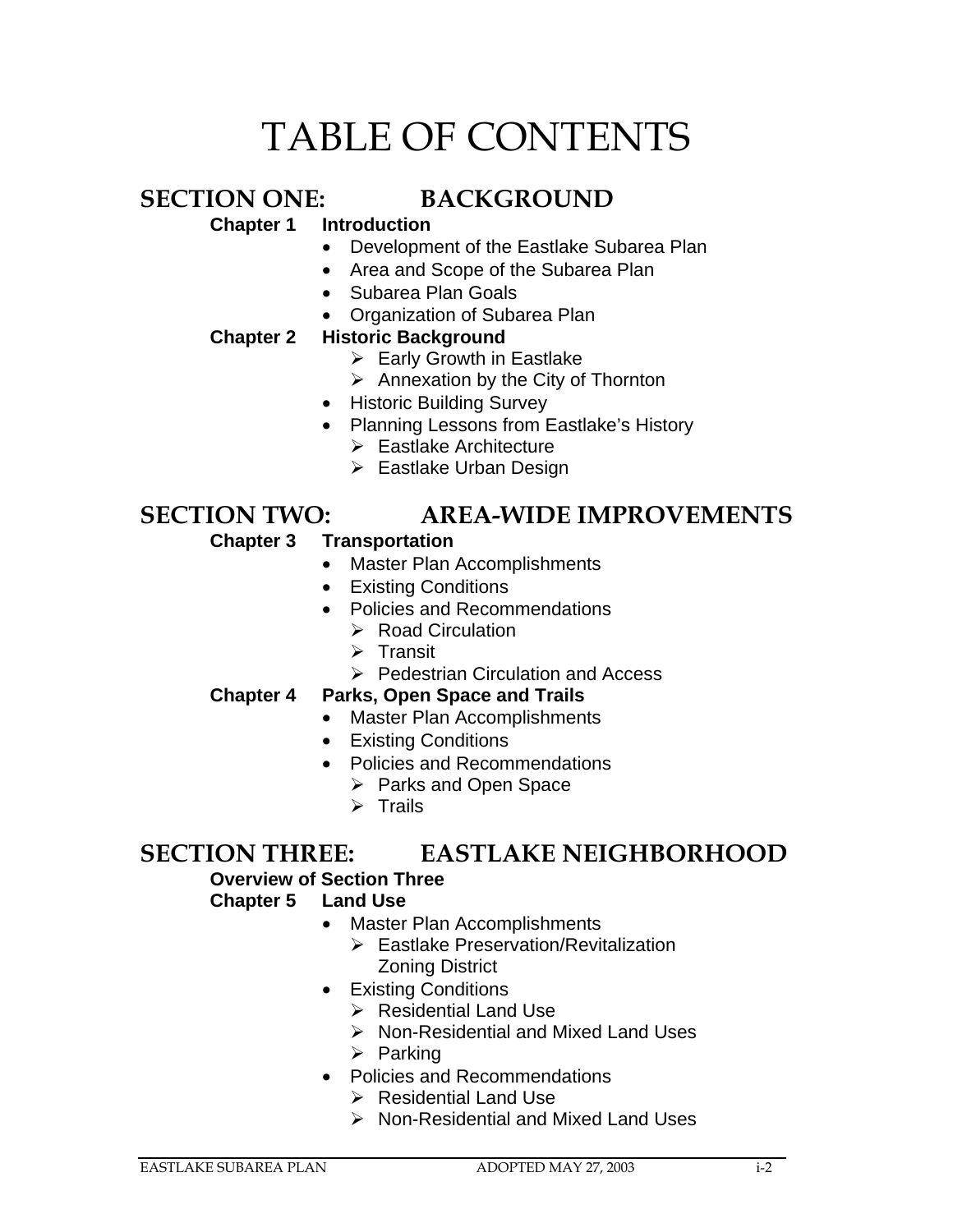$\triangleright$  Parking

#### **Chapter 6 Historic Conservation and Urban Design**

- Master Plan Accomplishments
- Existing Conditions
	- $\triangleright$  Residential Character
	- ¾ Non-Residential and Mixed Use Character
- Policies and Recommendations
- Design Guidelines
	- $\triangleright$  Residential
	- ¾ Non-Residential and Mixed Use
- Implementation

#### **Chapter 7 Water and Sewer**

- Master Plan Accomplishments
- Existing Conditions
- Policies and Recommendations

#### **Chapter 8 Economic Development**

- Niche Strategy
- Existing Conditions
- Policies and Recommendations
	- $\triangleright$  Physical Improvements
	- ¾ Business Development
	- $\triangleright$  Regulatory Issues

#### **SECTION FOUR: IMPLEMENTATION**

#### **Chapter 9 Implementation Plan**

- Transportation
- Parks, Open Space and Trails
- Land Use
- Historic Conservation and Enhancement
- Water Infrastructure
- Economic Development

#### **SECTION FIVE: APPENDICES**

Appendix A: Master Plan Tasks Completed Appendix B: Bibliography